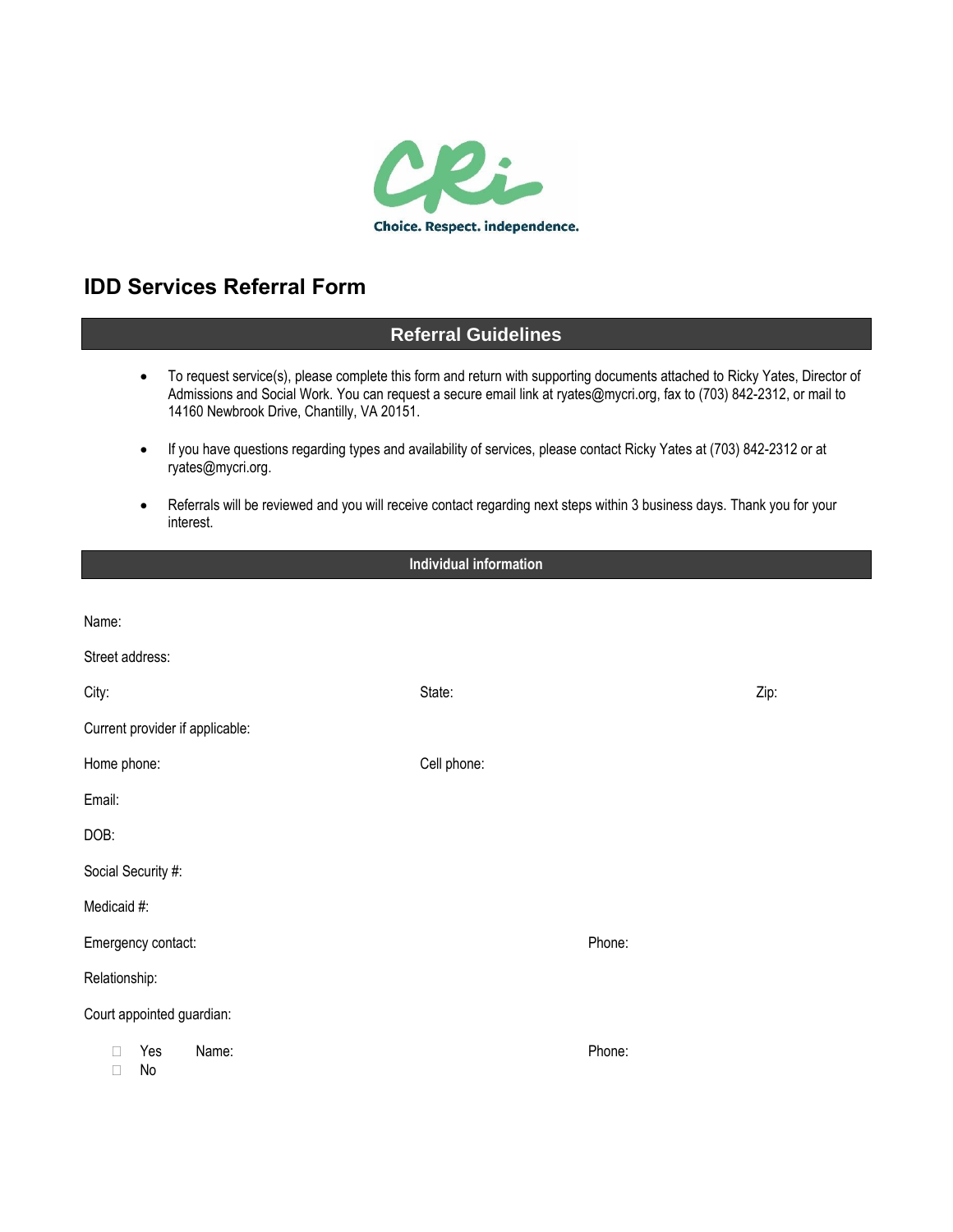**Referral Source**

Agency or relationship:

|              | <b>Referral type</b>                             |  |
|--------------|--------------------------------------------------|--|
|              | Service requested (Please check all that apply): |  |
| Ш            | Congregate residential                           |  |
| П            | Supported living                                 |  |
| $\Box$       | In home supports                                 |  |
| □            | Day program                                      |  |
| П            | <b>Community Coaching</b>                        |  |
| □            | <b>Community Engagement</b>                      |  |
| П            | Intermediate Care Facility                       |  |
| $\Box$       | Therapeutic consult (Behavioral)                 |  |
| П            | Skilled nursing                                  |  |
| Tier: $\_\_$ |                                                  |  |
|              | SIS Score: ____                                  |  |
|              |                                                  |  |
|              |                                                  |  |

Please describe the reason why services are being sought, and current services received if any.

## **Insurance/Financial information**

Please check all that apply:

- Medicaid Eligibility Worker:\_\_\_\_\_\_\_\_\_\_\_\_\_\_\_\_\_\_\_\_\_ Phone:\_\_\_\_\_\_\_\_\_\_\_\_\_\_\_\_\_\_\_\_
- Medicare
- **Private health insurance**
- □ Medicaid Waiver Community Living
- $\Box$  Medicaid Waiver Family and Individual Services
- □ Medicaid Waiver Building Independence
- $\Box$  SSDI/SSI: \$
- □ Pension or other entitlement: \$
- □ Other funding for service: \$

Name: Phone: